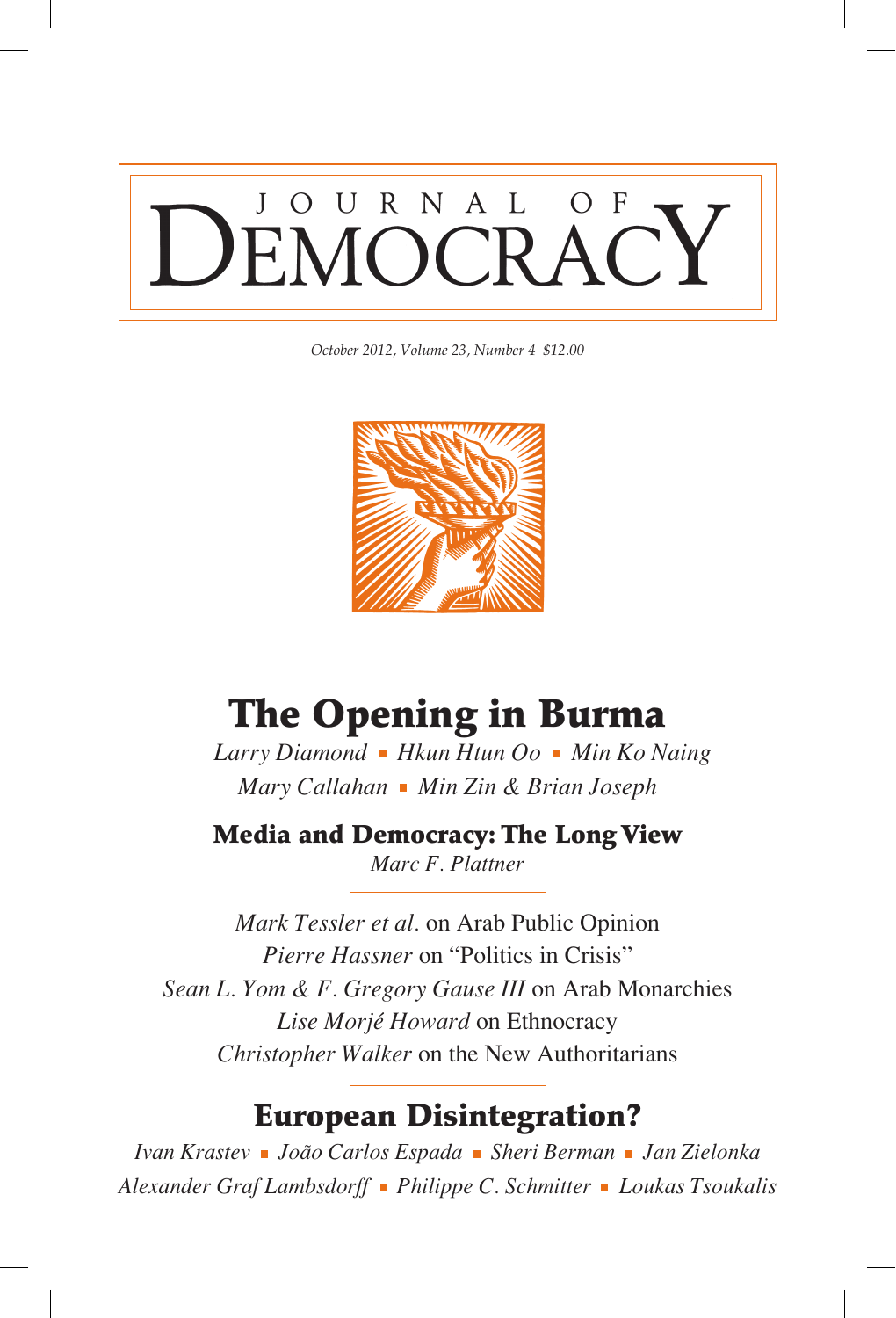### **The Opening in Burma**

## Strengthening Civil SOciety

#### *Min Ko Naing*

*Min Ko Naing has been described by the* New York Times *as Burma's "most influential opposition figure after Daw Aung San Suu Kyi." He was the chairman of the All Burma Federation of Students Union (ABFSU) and a leader of the prodemocracy protests in 1988 (popularly known as the "Four Eights Uprising") that were eventually stopped by a brutal government crackdown. Min Ko Naing spent much of the last twenty years in prison; he was freed on 13 January 2012 in a mass presidential amnesty. This essay is based on a speech that he delivered to Burmese civil society representatives in Rangoon on 25 August 2012. It was translated from the Burmese by Ma Oo and Aung Maw Zin.*

 $\mathbf R$ evolution is not enough. We also need a strong society.

When we were young, we believed in revolution. We lived as revolutionaries. We shared everything from cigarettes to clothing. We thought that revolution was the objective. But we never asked, "What happens after the revolution?" We did not understand then how hard it would be to go from dictatorship to democracy. We understood that the government needed to go, but we did not understand that society also needed to change. After the revolution, we thought we would all be free to pursue our own interests and dreams.

As children born and raised under military rule, however, we saw things as black and white. We did not anticipate a transitional period when things would be unclear. Today, we find ourselves in exactly this situation. We cannot say that the revolution has been won, but nor can we say that we are still fighting for revolution. In the past, we understood that without personal sacrifice we would never attain democracy. If only enough people were willing to sacrifice all, we knew we would win.

Yet all of a sudden, everything has changed. This is not like the situation with independence, where one day you are a colony and the next day you are free. What is happening now is very different. We used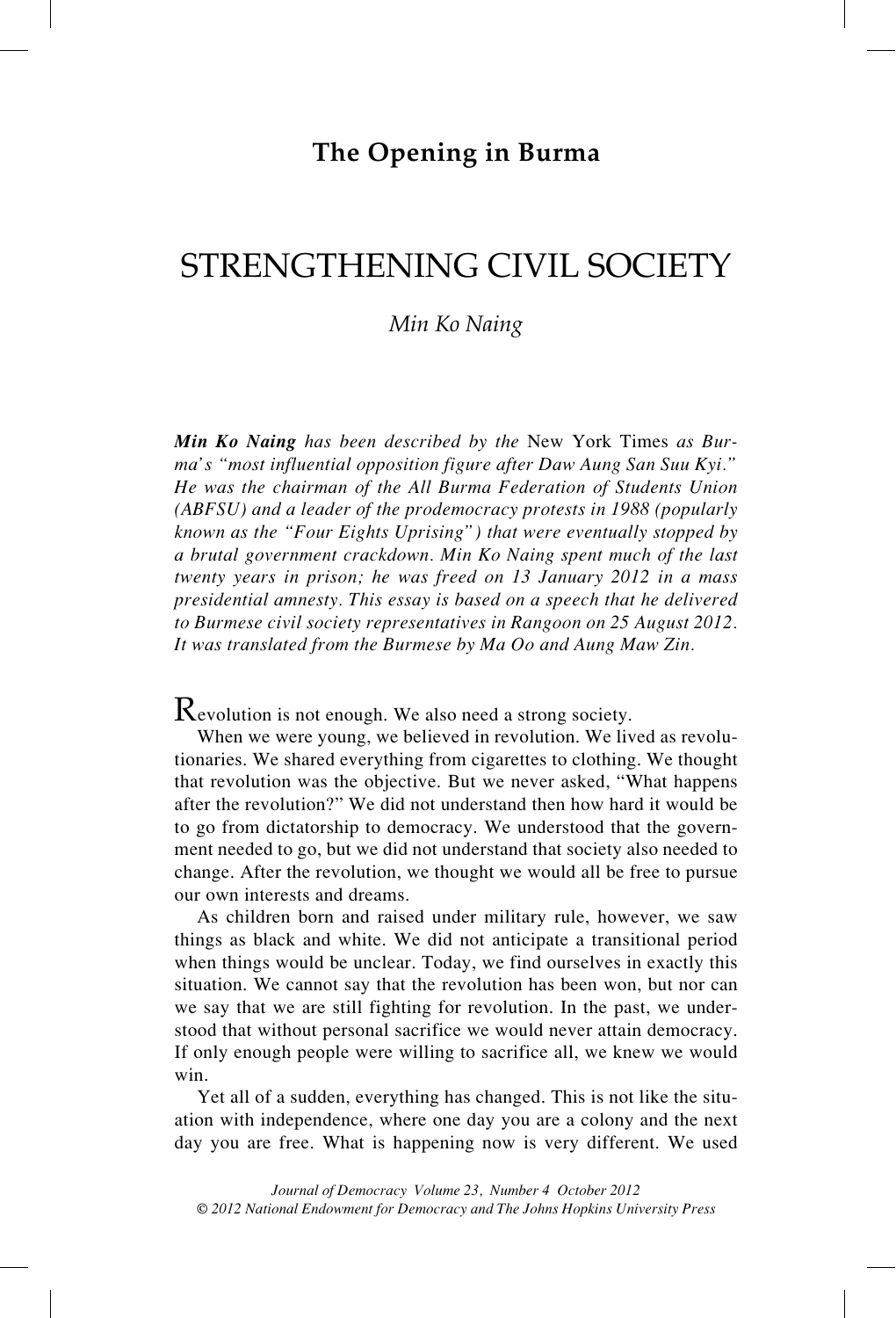to believe that we would go straight from dictatorship to democracy. Now we understand that one goes from dictatorship into a transition *toward* democracy. Where are we now? We are free but not free. We are neither here nor there. It is no longer clear what we are fighting for. We prepared for revolution but we never prepared for transition. Today, we understand that we need to take part in the transition, but we do not know what role to play.

Please understand how life was for us. Since birth, all we ever heard from authorities were commands—do's and don'ts. They even told us when we could cook and when we could not. If we did not cook exactly at the time we were told, they would threaten to act according to the "existing laws." Since there were no laws, the authorities could do what they pleased.

The authorities threatened citizens every single day. But there was no one to tell us what our rights were. There were no opportunities, only punishments.

As a result, people rarely asked questions. People followed directions from authorities, with as little effort as was needed to complete the task. The point was to "get it done." People did not have the time, money, or other resources to challenge the authorities. For instance, people were asked to take preventive measures to control fires during the summer. They were asked to keep sand, water, and a long rod in case of a fire emergency. As they were required, people kept those things on display in front of their houses, but everyone knew that they were there only for show. A small amount of water, sand in two separate bags, and a makeshift rod could be found in every house in every township, yet both the authorities and the people knew that those things would be of no use against a real fire. That was the kind of cooperation that the authorities got from the people. What cooperation! Perfect! I want to say our government and the people were in perfect harmony.

Obviously, that kind of "cooperation" does not help to build a modern, developed nation. Just because you can put up a big showy signboard welcoming people at a city's border does not mean that there is a city there. A small palm-leaf hut sitting next to the signboard does not miraculously become a brick building.

It takes more than wishful thinking to build a city.

That is why civil society is so important. Our country's leaders and the people themselves need to understand that people are the essential element for building a nation. Without contributions and cooperation from people, change cannot happen.

After living so long under the military, our people are not used to asking questions or making demands. We can see that in the way people responded to the mandatory fire-prevention measures. But do people not have the right to ask what the role of the fire department is and whether